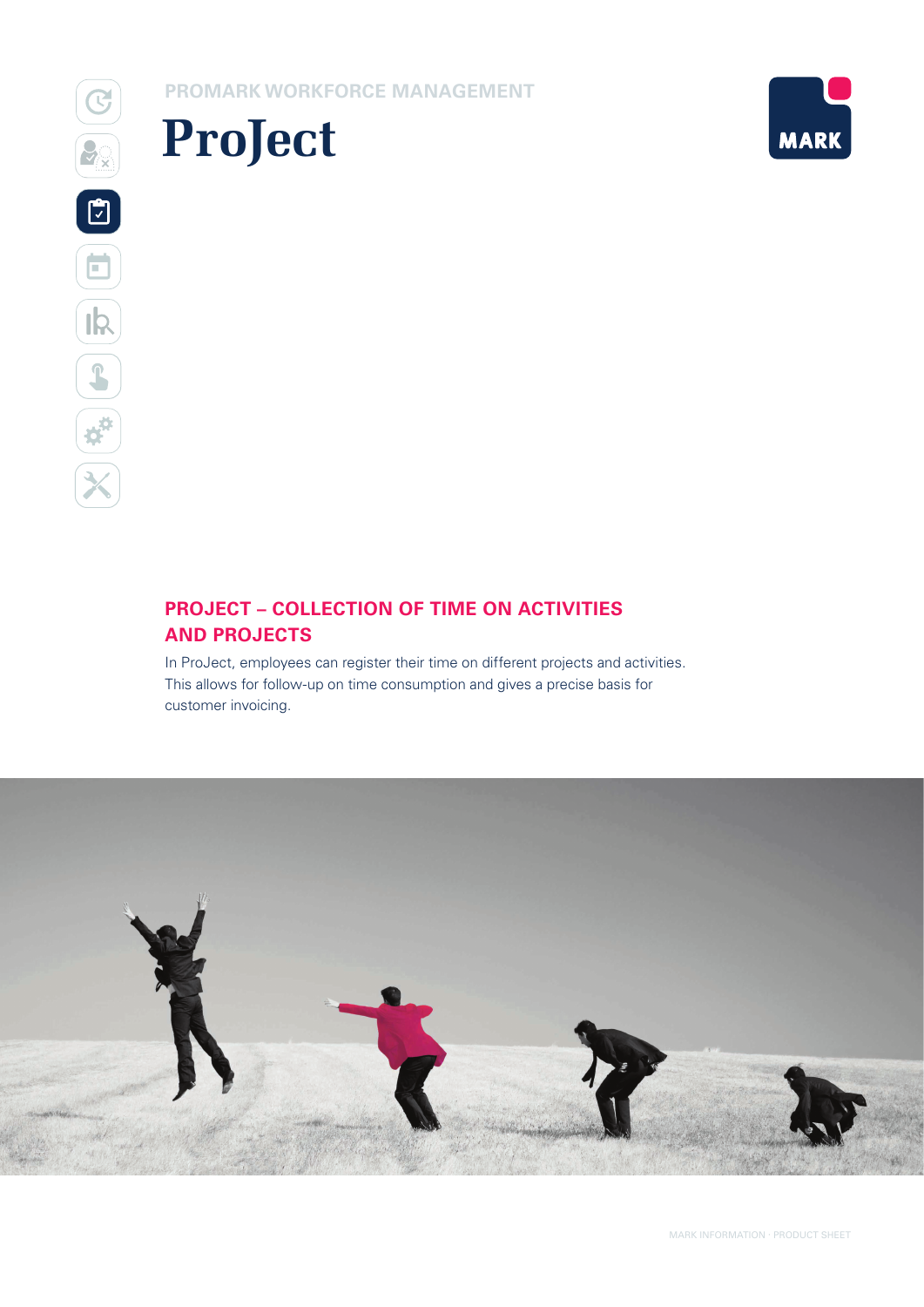

### **MODULE FOR SALARIED STAFF**

### **COLLECTION OF TIME ON ACTIVITIES AND PROJECTS**

ProJect allows employees to register their own time usage on different tasks and projects (here called projects) and is primarily used by salaried staff. The project time can be a breakdown of the employee's registered work hours that day (according to clock-in and clock-out registrations). It can also be an independent registration of the time spent on different projects – without any relation to the work hours.

#### **LINKED TO**  As a starting point, the project time is **ATTENDANCE TIME** linked to the employee's clock-in and clock-out times defining the total time that is to be accounted for. The company chooses which hours to **MARK** ProJect include for instance external meetings, 自  $\langle$  16 July 2019 > but exclude absence time such as holidays or illness which should not to Attendance  $0:00$  $5:00$ be linked to any project. In the registration screen, employees can see Project the amount of time to account for each Activity Hours day. normtid test **INDEPENDENT PROJECT**  ProJect can also be used by **REGISTRATION** employees who do not clock in and out

for work. Their time is registered on the individual projects while simultaneously indicating whether it is normal hours or overtime.

In addition to the time spent it is possible to register activity status, such as 'on schedule' or 'delayed'. **PROJECT STATUS**

Registrations nie  $2:30$ Novas A/S Telefon  $5:00$  $5:00(2)$  $\boxtimes$  $\frac{+}{4}$ 

 $\triangle$ 

自

Projects are defined either directly in ProMark or transferred from other systems in the company such as the ERP system. Similarly, budget data can also be transferred to help you keep track of whether or not you are on budget. **PROJECT SETUP**

### **SIMPLE REGISTRATION FOR THE EMPLOYEE**

**SIMPLE AND INTUITIVE REGISTRATION**

In a simple and intuitive dialogue, each employee registers his or her time and status on projects, either immediately as the tasks change or as a summary at the end of the day or week.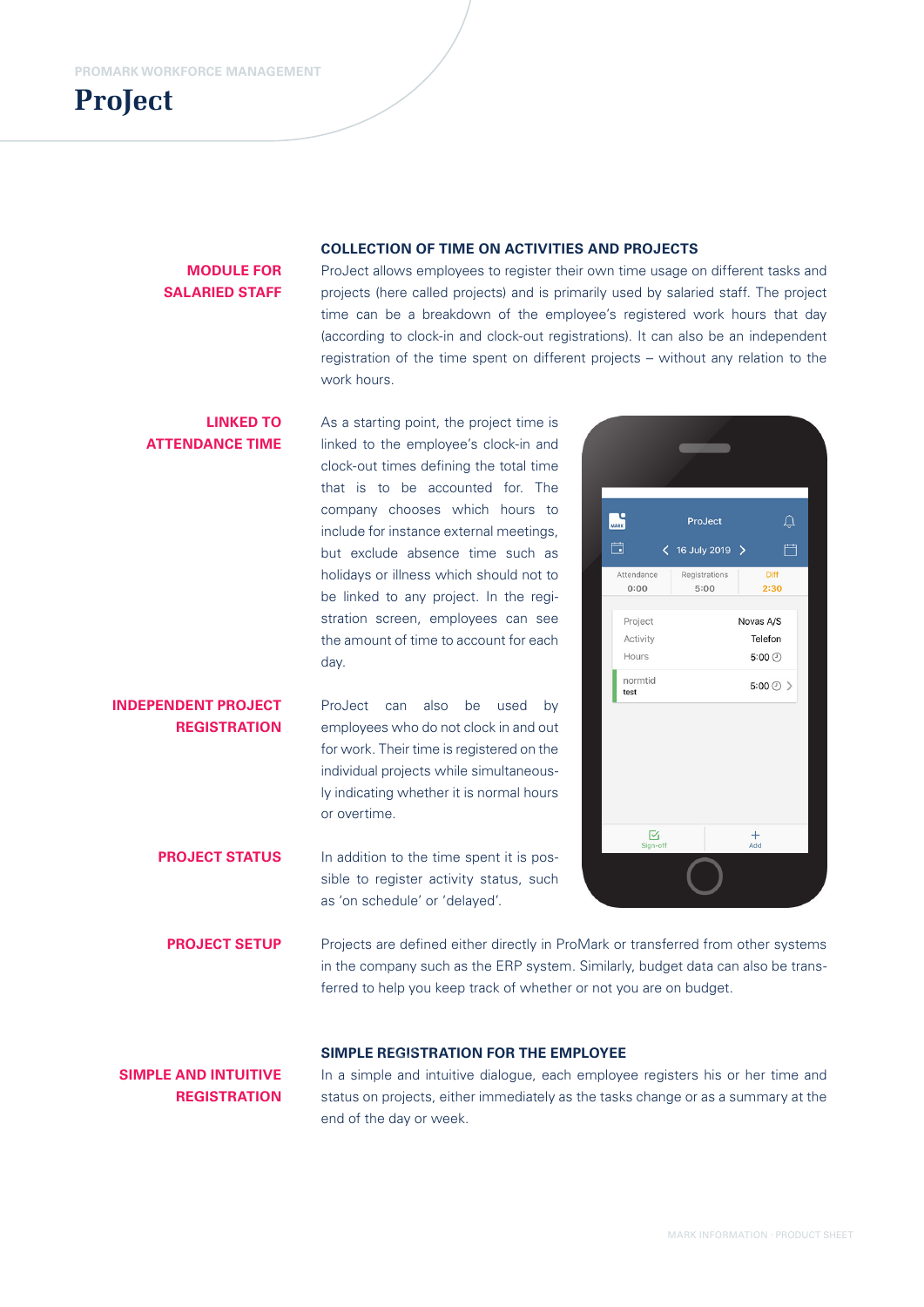## **ProJect**

### **USER INTERFACES**

The employees register their projects in a week view on various user interfaces: ProPortal, ProPC and ProMobile. The view can be customized with relevant columns, and pop-up windows can show additional details about each record. If you are working on the same projects every week, a week template can suggest the time distribution that can be easily adjusted before acknowledging that week's registrations.

|   | <b>Project week</b>                 |                              |              |         |                                    |                        |                    |                                                  |                       |                   |                     | $\cdots$                   |
|---|-------------------------------------|------------------------------|--------------|---------|------------------------------------|------------------------|--------------------|--------------------------------------------------|-----------------------|-------------------|---------------------|----------------------------|
| ▣ | ◆ Week 38 (14/09/2020 - 20/09/2020) | $\cdot$ $\rightarrow$ $\Box$ |              |         |                                    |                        |                    |                                                  | $\ddot{}$<br>Add      | ¥.<br><b>Edit</b> | π<br><b>Ilolete</b> | $\overline{P}$<br>Sign-off |
|   | Project                             | Activity                     | Time type    |         | Monday<br>14/09<br>$09:00 - 17:00$ | Tuesday<br>15/09<br>HH | Wednesday<br>16/09 | Thursday<br>17/09<br>09:00 - 17:00 09:00 - 17:00 | Friday<br>18/09<br>HH | Saturday<br>19/09 | Sunday<br>20/09     | Total                      |
|   | Design and development              | CAD and clay model           | Normal Time  | $\star$ | 1:00                               |                        | 6:00               | 5:00                                             |                       |                   |                     | 12:00                      |
|   | Design and development              | Prototype                    | ·Normal Time | $\star$ |                                    |                        | 1:00               |                                                  |                       |                   |                     | 1:00                       |
|   | Design and development              | <b>First Production run</b>  | Normal Time  | $\star$ | 7:00                               |                        |                    | 3:00                                             |                       |                   |                     | 10:00                      |
|   | Project Work                        | Maintenance                  | Normal Time  | $\star$ |                                    |                        | 1:00               |                                                  |                       |                   |                     | 1:00                       |
|   |                                     |                              |              |         |                                    |                        |                    |                                                  |                       |                   |                     |                            |
|   | > Registered activity time          |                              |              |         | 8:00                               | 0:00                   | 8:00               | 8:00                                             | 0:00                  | 0:00              | 0:00                | 24:00                      |
|   | Attendance time                     |                              |              |         | 15:00                              | 0:00                   | 15:00              | 15:00                                            | 0:00                  | 0:00              | 0:00                | 45:00                      |
|   | <b>Difference</b>                   |                              |              |         | 7:00                               | 0:00                   | 7:00               | 7:00                                             | 0:00                  | 0:00              | 0:00                | 21:00                      |

Continuous registration during the day can also be made via the little icon ProTracker which makes it easy to switch between the activities in real time. Through colour-coding, the icon will show which activity you are currently working on and will also be a reminder to register every time the activity changes. **PROTRACKER**



### **HOME PROJECT AUTOMATICALLY COLLECTS TIME**

**SIGN-OFF WHEN REGISTRATIONS ARE READY** If employees work on the same project for a long time, they can be allocated a home project so that the time is automatically posted on this project and they avoid having to register the same thing every day.

The employee can sign off the week and thereby indicate that all registrations are completed and can be used for e.g. invoicing. If a payroll period ends in the middle of the week, you can also sign off that part of the week so that the period can be closed.

#### **PROJECT SPECIFICATION VIA DIMENSIONS**

### **DIMENSIONS FURTHER SPECIFY THE PROJECTS**

The basis for any registration in ProMark is time. In ProJect, however, any registered activity can be supplied with further information on up to 8 dimensions. These dimensions can be either time dimensions, colour codes or free text defining e.g. department or whether it is billable time or not. This gives you the full picture, allows for analysis of the data and a precise invoicing basis for the individual projects.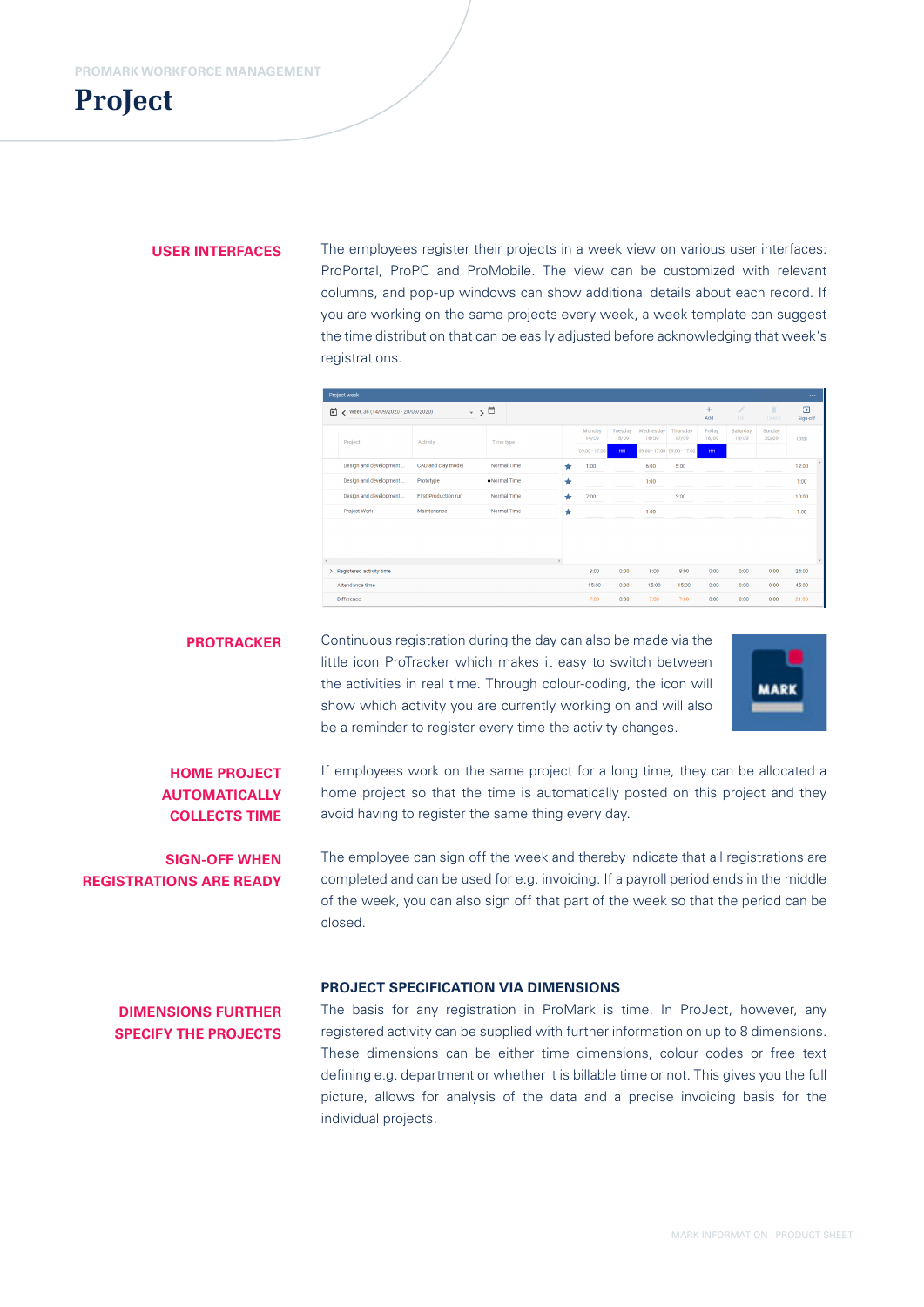# **ProJect**

The dimensions can be defined on the individual projects as default which speeds up the registration, or the employee can indicate relevant values on each individual dimension, where relevant.

| Tilføj projektregistrering - 17-06-2019 |            |                                                | ×              |
|-----------------------------------------|------------|------------------------------------------------|----------------|
| <b>PROJEKTDETALJER</b>                  |            |                                                |                |
| Projekt <sup>*</sup><br>2700            | $\times$ Q | Projekt Beskrivelse:<br>Lindberg A/S           |                |
| Aktivitet*<br>30                        | $\times$ Q | Aktivitet Beskrivelse:<br>Porteføljegennemgang |                |
| Tidstype *<br><b>NORM</b>               | O          | Tidstype Beskrivelse:<br>normtid               |                |
| Afdeling<br>200                         |            | Afdeling Beskrivelse:<br>Lager                 |                |
| Timer<br>3:00                           |            | Note                                           |                |
|                                         |            |                                                | ANNULLER<br>OK |

### **RELEVANT INFORMATION OPTIMISES TIME EXPENDITURE**

The registrations of time spent create an overview for the individual employee. In a logical and clear format, you can see exactly how your time has been spent which may even serve as a motivational factor. **OVERVIEW FOR THE EMPLOYEE**

### **MANAGER'S OVERVIEW**

At the same time, management has access to the full overview of ongoing projects and can get answers to questions like:

- Is salaried staff time allocated correctly on projects?
- Is time spent on the right activities?
- Are the indirect production costs under control?
- Are the ongoing projects profitable?

Managers can easily approve project registrations via web portal, ProPC or mobile phone. It is possible to differentiate approval so that both line managers and project managers can approve the registrations that are relevant to them. **APPROVAL**

### **REMINDER ABOUT REGISTRATION OR APPROVAL**

With ProNotify, it is possible to send reminders to employees and managers related to ProJect such as:

- Missing project registrations
- Lack of approval of project registrations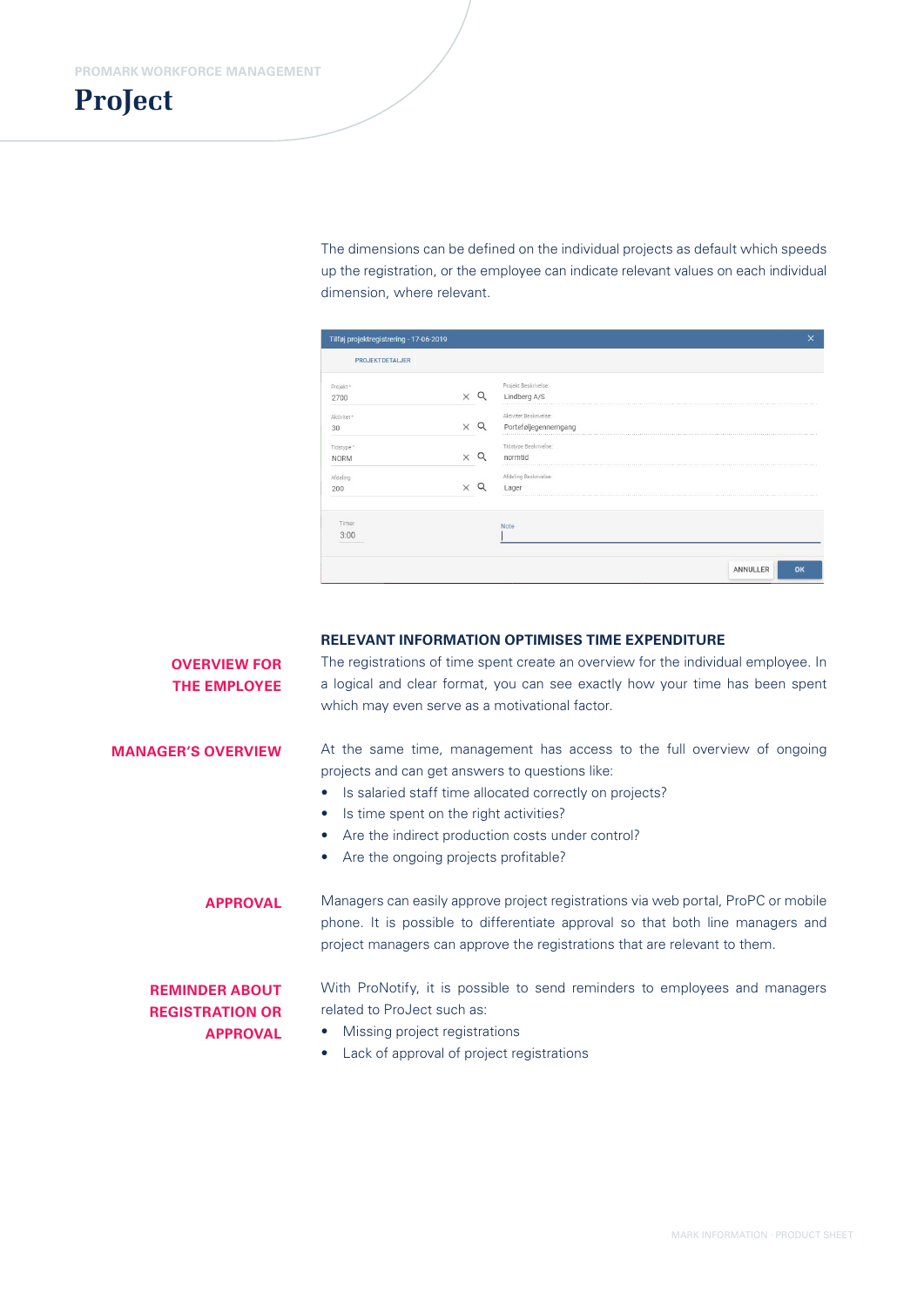# **ProJect**

### **FOLLOW-UP**

Registered data are immediately available for use in planning, follow-up and reporting, like calculation og project time. The company thereby obtains valuable knowledge about their own business and are able to follow up on present and future work tasks and routines.

### **IMPROVED DECISION-MAKING AND ACCURATE INVOICING**

ProJect eliminates the manual administration of company projects. Time expenditure and the status of all projects is gathered in one place where it is both quick and easy to obtain an overview. ProJect streamlines the planning of projects and ensures that the planned tasks are carried out at the right time. Should a project not proceed according to plan, replanning is easier with the collected knowledge and data. **EFFICIENT PLANNING WITH-OUT MANUAL ADMINISTRATION** 

ProJect provides a foundation for efficient and valid financial follow-up. Costs on each project can be calculated precisely to provide a full insight into the distribution of resources, including e.g. supplements given in connection with any specific project. **COST CONTROL**

In addition, the company gets a fast and exact basis for invoicing with regard to customer deliveries and internal as well as external consultancy services as work hours and project registration are recorded precisely. **PRECISE INVOICING BASIS**